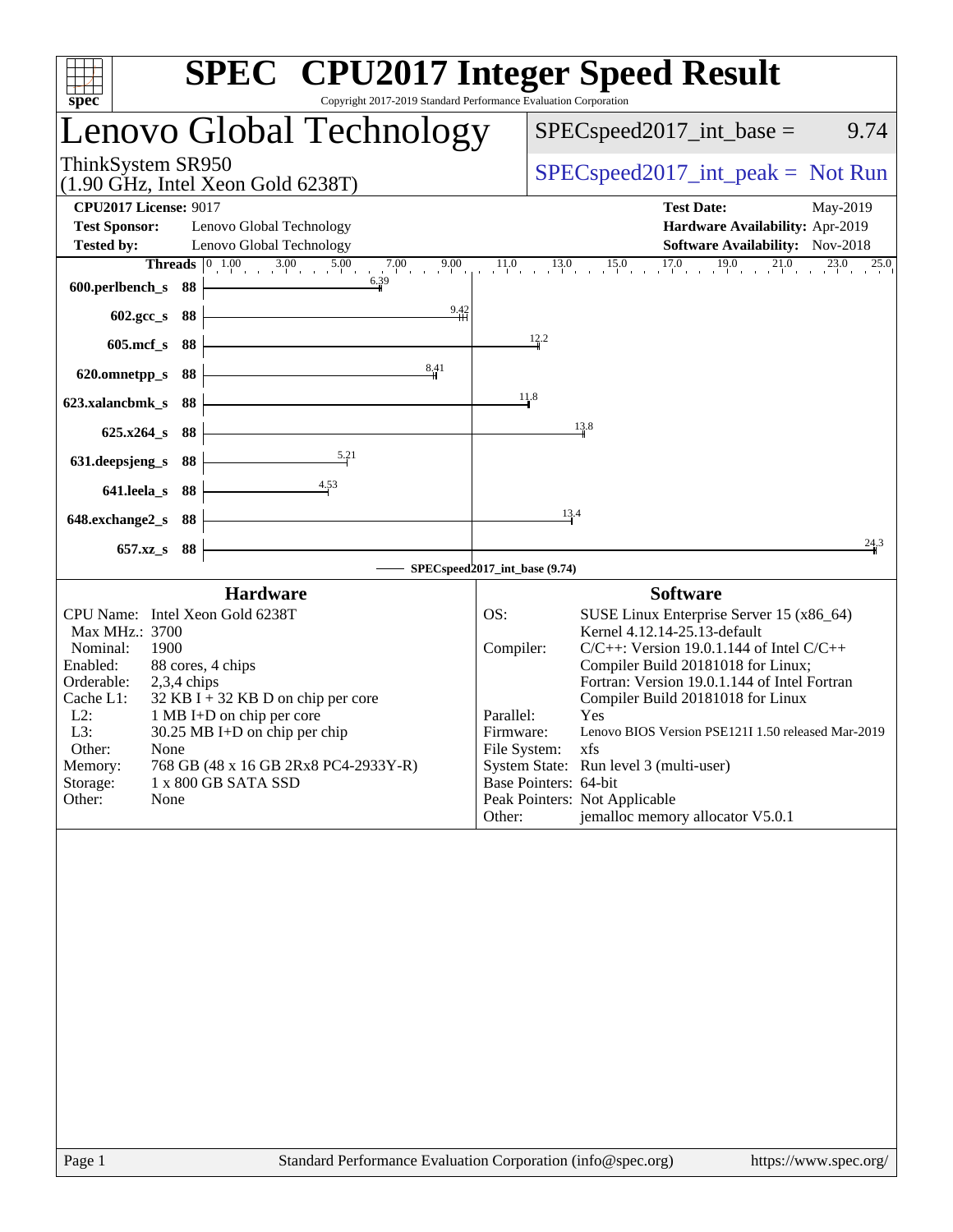

#### **[SPEC CPU2017 Integer Speed Result](http://www.spec.org/auto/cpu2017/Docs/result-fields.html#SPECCPU2017IntegerSpeedResult)** Copyright 2017-2019 Standard Performance Evaluation Corporation

# Lenovo Global Technology

(1.90 GHz, Intel Xeon Gold 6238T)

 $SPEC speed2017\_int\_base =$  9.74

ThinkSystem SR950<br>  $(1.00 \text{ GHz. Intel Yes} \cdot \text{Cold } 6238 \text{ T})$  [SPECspeed2017\\_int\\_peak =](http://www.spec.org/auto/cpu2017/Docs/result-fields.html#SPECspeed2017intpeak) Not Run

**[Test Sponsor:](http://www.spec.org/auto/cpu2017/Docs/result-fields.html#TestSponsor)** Lenovo Global Technology **[Hardware Availability:](http://www.spec.org/auto/cpu2017/Docs/result-fields.html#HardwareAvailability)** Apr-2019

**[CPU2017 License:](http://www.spec.org/auto/cpu2017/Docs/result-fields.html#CPU2017License)** 9017 **[Test Date:](http://www.spec.org/auto/cpu2017/Docs/result-fields.html#TestDate)** May-2019 **[Tested by:](http://www.spec.org/auto/cpu2017/Docs/result-fields.html#Testedby)** Lenovo Global Technology **[Software Availability:](http://www.spec.org/auto/cpu2017/Docs/result-fields.html#SoftwareAvailability)** Nov-2018

#### **[Results Table](http://www.spec.org/auto/cpu2017/Docs/result-fields.html#ResultsTable)**

|                            |                |                |       | <b>Base</b>    |       |                |       | <b>Peak</b>    |                |              |                |              |                |              |  |  |  |
|----------------------------|----------------|----------------|-------|----------------|-------|----------------|-------|----------------|----------------|--------------|----------------|--------------|----------------|--------------|--|--|--|
| <b>Benchmark</b>           | <b>Threads</b> | <b>Seconds</b> | Ratio | <b>Seconds</b> | Ratio | <b>Seconds</b> | Ratio | <b>Threads</b> | <b>Seconds</b> | <b>Ratio</b> | <b>Seconds</b> | <b>Ratio</b> | <b>Seconds</b> | <b>Ratio</b> |  |  |  |
| $600.$ perlbench_s         | 88             | 278            | 6.39  | 278            | 6.38  | 275            | 6.46  |                |                |              |                |              |                |              |  |  |  |
| $602.\text{gcc}\_\text{s}$ | 88             | 416            | 9.56  | 428            | 9.29  | 423            | 9.42  |                |                |              |                |              |                |              |  |  |  |
| $605$ .mcf s               | 88             | 388            | 12.2  | 389            | 12.1  | 388            | 12.2  |                |                |              |                |              |                |              |  |  |  |
| 620.omnetpp_s              | 88             | 193            | 8.45  | <u> 194</u>    | 8.41  | 196            | 8.32  |                |                |              |                |              |                |              |  |  |  |
| 623.xalancbmk s            | 88             | 120            | 11.8  | 120            | 11.8  | 121            | 11.8  |                |                |              |                |              |                |              |  |  |  |
| 625.x264 s                 | 88             | 128            | 13.8  | 128            | 13.8  | 128            | 13.8  |                |                |              |                |              |                |              |  |  |  |
| 631.deepsjeng_s            | 88             | 275            | 5.21  | 275            | 5.20  | 275            | 5.21  |                |                |              |                |              |                |              |  |  |  |
| 641.leela s                | 88             | 377            | 4.53  | 377            | 4.53  | 377            | 4.53  |                |                |              |                |              |                |              |  |  |  |
| 648.exchange2_s            | 88             | 220            | 13.3  | 220            | 13.4  | 220            | 13.4  |                |                |              |                |              |                |              |  |  |  |
| $657.xz$ s                 | 88             | 254            | 24.4  | 254            | 24.3  | 254            | 24.3  |                |                |              |                |              |                |              |  |  |  |
| $SPECspeed2017$ int base = |                |                | 9.74  |                |       |                |       |                |                |              |                |              |                |              |  |  |  |

**[SPECspeed2017\\_int\\_peak =](http://www.spec.org/auto/cpu2017/Docs/result-fields.html#SPECspeed2017intpeak) Not Run**

Results appear in the [order in which they were run.](http://www.spec.org/auto/cpu2017/Docs/result-fields.html#RunOrder) Bold underlined text [indicates a median measurement.](http://www.spec.org/auto/cpu2017/Docs/result-fields.html#Median)

#### **[Operating System Notes](http://www.spec.org/auto/cpu2017/Docs/result-fields.html#OperatingSystemNotes)**

Stack size set to unlimited using "ulimit -s unlimited"

### **[General Notes](http://www.spec.org/auto/cpu2017/Docs/result-fields.html#GeneralNotes)**

Environment variables set by runcpu before the start of the run: KMP AFFINITY = "granularity=fine, scatter" LD\_LIBRARY\_PATH = "/home/cpu2017-1.0.5-ic19.0u1/lib/intel64" LD\_LIBRARY\_PATH = "\$LD\_LIBRARY\_PATH:/home/cpu2017-1.0.5-ic19.0u1/je5.0.1-64" OMP\_STACKSIZE = "192M" Binaries compiled on a system with 1x Intel Core i9-7900X CPU + 32GB RAM memory using Redhat Enterprise Linux 7.5 Transparent Huge Pages enabled by default Prior to runcpu invocation Filesystem page cache synced and cleared with: sync; echo 3> /proc/sys/vm/drop\_caches NA: The test sponsor attests, as of date of publication, that CVE-2017-5754 (Meltdown) is mitigated in the system as tested and documented. Yes: The test sponsor attests, as of date of publication, that CVE-2017-5753 (Spectre variant 1) is mitigated in the system as tested and documented. Yes: The test sponsor attests, as of date of publication, that CVE-2017-5715 (Spectre variant 2) is mitigated in the system as tested and documented. Yes: The test sponsor attests, as of date of publication, that CVE-2018-3640 (Spectre variant 3a) is mitigated in the system as tested and documented. Yes: The test sponsor attests, as of date of publication, that CVE-2018-3639 (Spectre variant 4) is mitigated in the system as tested and documented. jemalloc, a general purpose malloc implementation built with the RedHat Enterprise 7.5, and the system compiler gcc 4.8.5 **(Continued on next page)**

| Page 2 | Standard Performance Evaluation Corporation (info@spec.org) | https://www.spec.org/ $\vert$ |
|--------|-------------------------------------------------------------|-------------------------------|
|--------|-------------------------------------------------------------|-------------------------------|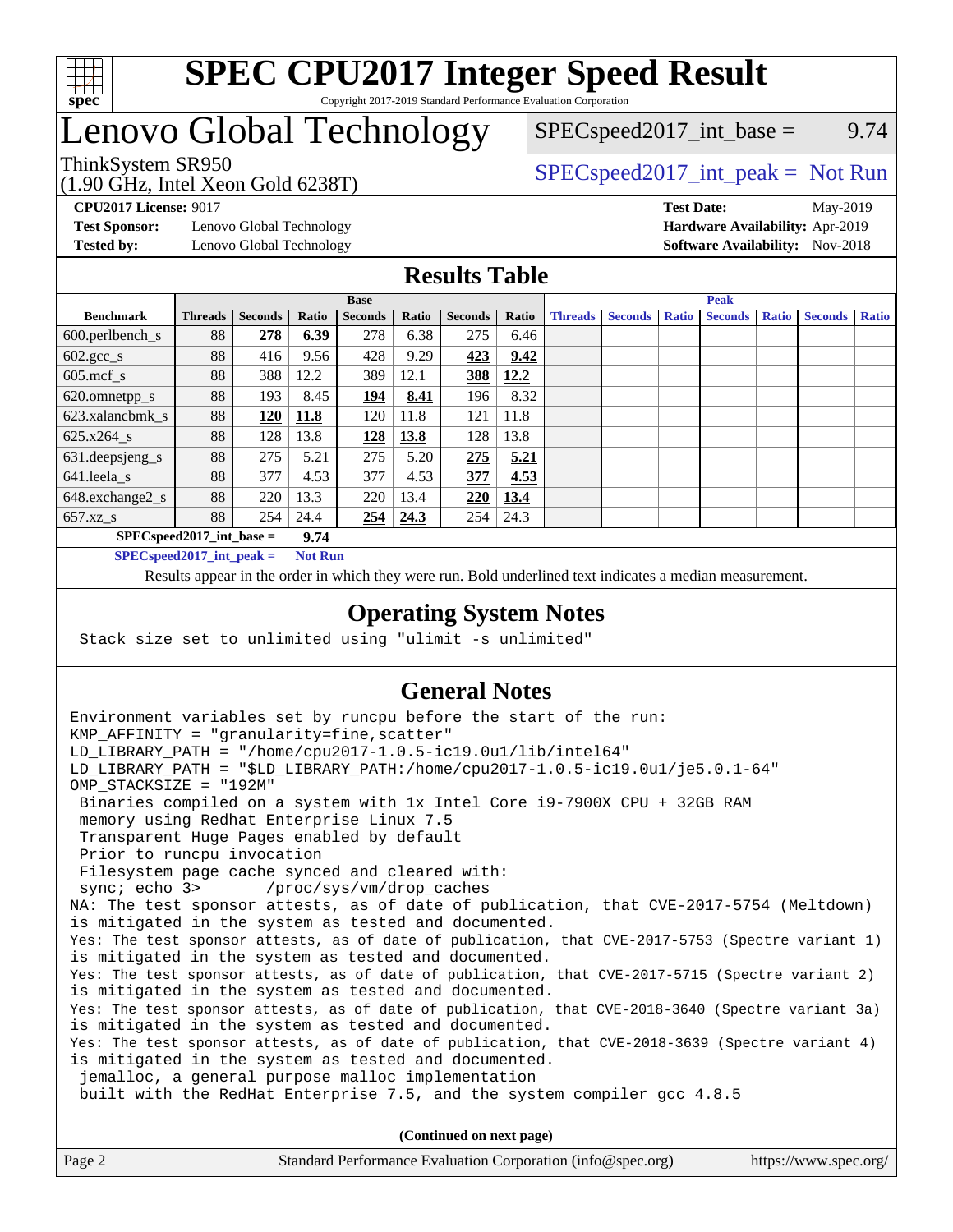

# **[SPEC CPU2017 Integer Speed Result](http://www.spec.org/auto/cpu2017/Docs/result-fields.html#SPECCPU2017IntegerSpeedResult)**

Copyright 2017-2019 Standard Performance Evaluation Corporation

# Lenovo Global Technology

ThinkSystem SR950<br>(1.00 GHz, Intel Year Gald 6238T) [SPECspeed2017\\_int\\_peak =](http://www.spec.org/auto/cpu2017/Docs/result-fields.html#SPECspeed2017intpeak) Not Run

 $SPEC speed2017\_int\_base =$  9.74

(1.90 GHz, Intel Xeon Gold 6238T)

**[Test Sponsor:](http://www.spec.org/auto/cpu2017/Docs/result-fields.html#TestSponsor)** Lenovo Global Technology **[Hardware Availability:](http://www.spec.org/auto/cpu2017/Docs/result-fields.html#HardwareAvailability)** Apr-2019 **[Tested by:](http://www.spec.org/auto/cpu2017/Docs/result-fields.html#Testedby)** Lenovo Global Technology **[Software Availability:](http://www.spec.org/auto/cpu2017/Docs/result-fields.html#SoftwareAvailability)** Nov-2018

**[CPU2017 License:](http://www.spec.org/auto/cpu2017/Docs/result-fields.html#CPU2017License)** 9017 **[Test Date:](http://www.spec.org/auto/cpu2017/Docs/result-fields.html#TestDate)** May-2019

### **[General Notes \(Continued\)](http://www.spec.org/auto/cpu2017/Docs/result-fields.html#GeneralNotes)**

sources available from jemalloc.net or <https://github.com/jemalloc/jemalloc/releases>

### **[Platform Notes](http://www.spec.org/auto/cpu2017/Docs/result-fields.html#PlatformNotes)**

| BIOS configuration:                              |                                                                                      |
|--------------------------------------------------|--------------------------------------------------------------------------------------|
| Choose Operating Mode set to Maximum Performance |                                                                                      |
| Choose Operating Mode set to Custom Mode         |                                                                                      |
| CPU P-state Control set to Autonomous            |                                                                                      |
| Hyper-Threading set to Disable                   |                                                                                      |
| Trusted Execution Technology set to Enable       |                                                                                      |
| DCU Streamer Prefetcher set to Disable           |                                                                                      |
| MONITOR/MWAIT set to Enable                      |                                                                                      |
|                                                  | Sysinfo program /home/cpu2017-1.0.5-ic19.0ul/bin/sysinfo                             |
|                                                  | Rev: r5974 of 2018-05-19 9bcde8f2999c33d61f64985e45859ea9                            |
| running on linux-jdx4 Thu May 30 16:49:19 2019   |                                                                                      |
|                                                  | SUT (System Under Test) info as seen by some common utilities.                       |
| For more information on this section, see        |                                                                                      |
|                                                  | https://www.spec.org/cpu2017/Docs/config.html#sysinfo                                |
| From /proc/cpuinfo                               |                                                                                      |
|                                                  | model name: $Intel(R)$ Xeon $(R)$ Gold 6238T CPU @ 1.90GHz                           |
| 4 "physical id"s (chips)                         |                                                                                      |
| 88 "processors"                                  |                                                                                      |
|                                                  | cores, siblings (Caution: counting these is hw and system dependent. The following   |
|                                                  | excerpts from /proc/cpuinfo might not be reliable. Use with caution.)                |
| cpu cores $: 22$                                 |                                                                                      |
| siblings : 22                                    |                                                                                      |
|                                                  | physical 0: cores 0 1 2 3 4 5 8 9 10 11 12 16 17 18 19 20 21 24 25 26 27 28          |
|                                                  | physical 1: cores 0 1 2 3 4 5 8 9 10 11 12 16 17 18 19 20 21 24 25 26 27 28          |
|                                                  | physical 2: cores 0 1 2 3 4 5 8 9 10 11 12 16 17 18 19 20 21 24 25 26 27 28          |
|                                                  | physical 3: cores 0 1 2 3 4 5 8 9 10 11 12 16 17 18 19 20 21 24 25 26 27 28          |
| From 1scpu:                                      |                                                                                      |
| Architecture:                                    | x86 64                                                                               |
| $CPU$ op-mode( $s$ ):                            | $32$ -bit, $64$ -bit                                                                 |
| Byte Order:                                      | Little Endian                                                                        |
| CPU(s):                                          | 88                                                                                   |
| On-line CPU(s) list: $0-87$                      |                                                                                      |
| Thread( $s$ ) per core:                          | $\mathbf{1}$                                                                         |
| $Core(s)$ per socket:                            | 22                                                                                   |
| Socket(s):                                       | 4<br>4                                                                               |
| NUMA $node(s):$<br>Vendor ID:                    | GenuineIntel                                                                         |
| CPU family:                                      | 6                                                                                    |
| Model:                                           | 85                                                                                   |
|                                                  |                                                                                      |
|                                                  | (Continued on next page)                                                             |
| Page 3                                           | Standard Performance Evaluation Corporation (info@spec.org)<br>https://www.spec.org/ |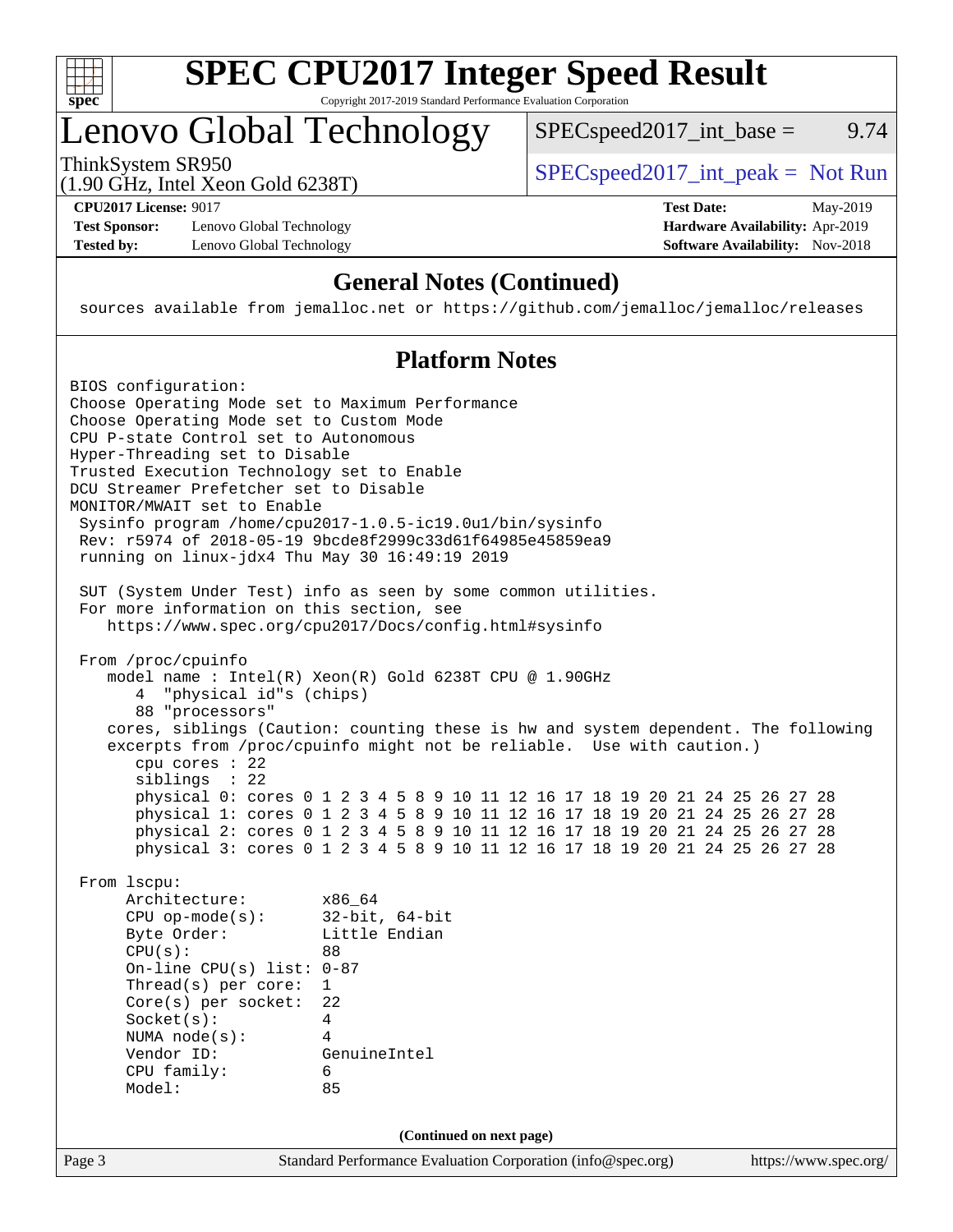

# **[SPEC CPU2017 Integer Speed Result](http://www.spec.org/auto/cpu2017/Docs/result-fields.html#SPECCPU2017IntegerSpeedResult)**

Copyright 2017-2019 Standard Performance Evaluation Corporation

Lenovo Global Technology

 $SPECspeed2017\_int\_base =$  9.74

(1.90 GHz, Intel Xeon Gold 6238T)

ThinkSystem SR950<br>(1.00 GHz, Intel Year Gald 6238T) [SPECspeed2017\\_int\\_peak =](http://www.spec.org/auto/cpu2017/Docs/result-fields.html#SPECspeed2017intpeak) Not Run

**[CPU2017 License:](http://www.spec.org/auto/cpu2017/Docs/result-fields.html#CPU2017License)** 9017 **[Test Date:](http://www.spec.org/auto/cpu2017/Docs/result-fields.html#TestDate)** May-2019

**[Test Sponsor:](http://www.spec.org/auto/cpu2017/Docs/result-fields.html#TestSponsor)** Lenovo Global Technology **[Hardware Availability:](http://www.spec.org/auto/cpu2017/Docs/result-fields.html#HardwareAvailability)** Apr-2019 **[Tested by:](http://www.spec.org/auto/cpu2017/Docs/result-fields.html#Testedby)** Lenovo Global Technology **[Software Availability:](http://www.spec.org/auto/cpu2017/Docs/result-fields.html#SoftwareAvailability)** Nov-2018

#### **[Platform Notes \(Continued\)](http://www.spec.org/auto/cpu2017/Docs/result-fields.html#PlatformNotes)**

| Model name:<br>Stepping:                                                                                                                                                                  | $Intel(R) Xeon(R) Gold 6238T CPU @ 1.90GHz$<br>6            |                          |  |  |  |  |  |  |                                                               |
|-------------------------------------------------------------------------------------------------------------------------------------------------------------------------------------------|-------------------------------------------------------------|--------------------------|--|--|--|--|--|--|---------------------------------------------------------------|
| CPU MHz:                                                                                                                                                                                  | 1900.000                                                    |                          |  |  |  |  |  |  |                                                               |
| BogoMIPS:                                                                                                                                                                                 | 3800.00                                                     |                          |  |  |  |  |  |  |                                                               |
| Virtualization:                                                                                                                                                                           | $VT - x$                                                    |                          |  |  |  |  |  |  |                                                               |
| Lld cache:                                                                                                                                                                                | 32K                                                         |                          |  |  |  |  |  |  |                                                               |
| Lli cache:                                                                                                                                                                                | 32K                                                         |                          |  |  |  |  |  |  |                                                               |
| L2 cache:                                                                                                                                                                                 | 1024K                                                       |                          |  |  |  |  |  |  |                                                               |
| L3 cache:                                                                                                                                                                                 | 30976K                                                      |                          |  |  |  |  |  |  |                                                               |
| NUMA node0 CPU(s):                                                                                                                                                                        | $0 - 21$                                                    |                          |  |  |  |  |  |  |                                                               |
| NUMA nodel CPU(s):                                                                                                                                                                        | $22 - 43$                                                   |                          |  |  |  |  |  |  |                                                               |
| NUMA node2 $CPU(s):$ 44-65                                                                                                                                                                |                                                             |                          |  |  |  |  |  |  |                                                               |
| NUMA $node3$ $CPU(s):$                                                                                                                                                                    | 66-87                                                       |                          |  |  |  |  |  |  |                                                               |
| Flags:                                                                                                                                                                                    |                                                             |                          |  |  |  |  |  |  | fpu vme de pse tsc msr pae mce cx8 apic sep mtrr pge mca cmov |
| pat pse36 clflush dts acpi mmx fxsr sse sse2 ss ht tm pbe syscall nx pdpelgb rdtscp                                                                                                       |                                                             |                          |  |  |  |  |  |  |                                                               |
| lm constant_tsc art arch_perfmon pebs bts rep_good nopl xtopology nonstop_tsc cpuid                                                                                                       |                                                             |                          |  |  |  |  |  |  |                                                               |
| aperfmperf pni pclmulqdq dtes64 monitor ds_cpl vmx smx est tm2 ssse3 sdbg fma cx16                                                                                                        |                                                             |                          |  |  |  |  |  |  |                                                               |
| xtpr pdcm pcid dca sse4_1 sse4_2 x2apic movbe popcnt tsc_deadline_timer aes xsave                                                                                                         |                                                             |                          |  |  |  |  |  |  |                                                               |
| avx f16c rdrand lahf_lm abm 3dnowprefetch cpuid_fault epb cat_13 cdp_13                                                                                                                   |                                                             |                          |  |  |  |  |  |  |                                                               |
| invpcid_single ssbd mba ibrs ibpb stibp tpr_shadow vnmi flexpriority ept vpid                                                                                                             |                                                             |                          |  |  |  |  |  |  |                                                               |
| fsgsbase tsc_adjust bmil hle avx2 smep bmi2 erms invpcid rtm cqm mpx rdt_a avx512f                                                                                                        |                                                             |                          |  |  |  |  |  |  |                                                               |
| avx512dq rdseed adx smap clflushopt clwb intel_pt avx512cd avx512bw avx512vl                                                                                                              |                                                             |                          |  |  |  |  |  |  |                                                               |
| xsaveopt xsavec xgetbvl xsaves cqm_llc cqm_occup_llc cqm_mbm_total cqm_mbm_local                                                                                                          |                                                             |                          |  |  |  |  |  |  |                                                               |
| dtherm ida arat pln pts hwp_epp pku ospke avx512_vnni flush_lld arch_capabilities                                                                                                         |                                                             |                          |  |  |  |  |  |  |                                                               |
| /proc/cpuinfo cache data<br>cache size : 30976 KB<br>From numactl --hardware WARNING: a numactl 'node' might or might not correspond to a<br>physical chip.<br>$available: 4 nodes (0-3)$ |                                                             |                          |  |  |  |  |  |  |                                                               |
|                                                                                                                                                                                           |                                                             |                          |  |  |  |  |  |  |                                                               |
| node 0 cpus: 0 1 2 3 4 5 6 7 8 9 10 11 12 13 14 15 16 17 18 19 20 21                                                                                                                      |                                                             |                          |  |  |  |  |  |  |                                                               |
| node 0 size: 193074 MB<br>node 0 free: 189661 MB                                                                                                                                          |                                                             |                          |  |  |  |  |  |  |                                                               |
| node 1 cpus: 22 23 24 25 26 27 28 29 30 31 32 33 34 35 36 37 38 39 40 41 42 43                                                                                                            |                                                             |                          |  |  |  |  |  |  |                                                               |
| node 1 size: 193515 MB                                                                                                                                                                    |                                                             |                          |  |  |  |  |  |  |                                                               |
| node 1 free: 192967 MB                                                                                                                                                                    |                                                             |                          |  |  |  |  |  |  |                                                               |
| node 2 cpus: 44 45 46 47 48 49 50 51 52 53 54 55 56 57 58 59 60 61 62 63 64 65                                                                                                            |                                                             |                          |  |  |  |  |  |  |                                                               |
| node 2 size: 193515 MB                                                                                                                                                                    |                                                             |                          |  |  |  |  |  |  |                                                               |
| node 2 free: 193243 MB                                                                                                                                                                    |                                                             |                          |  |  |  |  |  |  |                                                               |
| node 3 cpus: 66 67 68 69 70 71 72 73 74 75 76 77 78 79 80 81 82 83 84 85 86 87                                                                                                            |                                                             |                          |  |  |  |  |  |  |                                                               |
| node 3 size: 193512 MB                                                                                                                                                                    |                                                             |                          |  |  |  |  |  |  |                                                               |
| node 3 free: 193091 MB                                                                                                                                                                    |                                                             |                          |  |  |  |  |  |  |                                                               |
| node distances:                                                                                                                                                                           |                                                             |                          |  |  |  |  |  |  |                                                               |
| node<br>0<br>1<br>2<br>3                                                                                                                                                                  |                                                             |                          |  |  |  |  |  |  |                                                               |
| 0:<br>10<br>21<br>21<br>21                                                                                                                                                                |                                                             |                          |  |  |  |  |  |  |                                                               |
| 10<br>21<br>1:<br>21<br>21                                                                                                                                                                |                                                             |                          |  |  |  |  |  |  |                                                               |
|                                                                                                                                                                                           |                                                             |                          |  |  |  |  |  |  |                                                               |
|                                                                                                                                                                                           |                                                             | (Continued on next page) |  |  |  |  |  |  |                                                               |
| Page 4                                                                                                                                                                                    | Standard Performance Evaluation Corporation (info@spec.org) |                          |  |  |  |  |  |  | https://www.spec.org/                                         |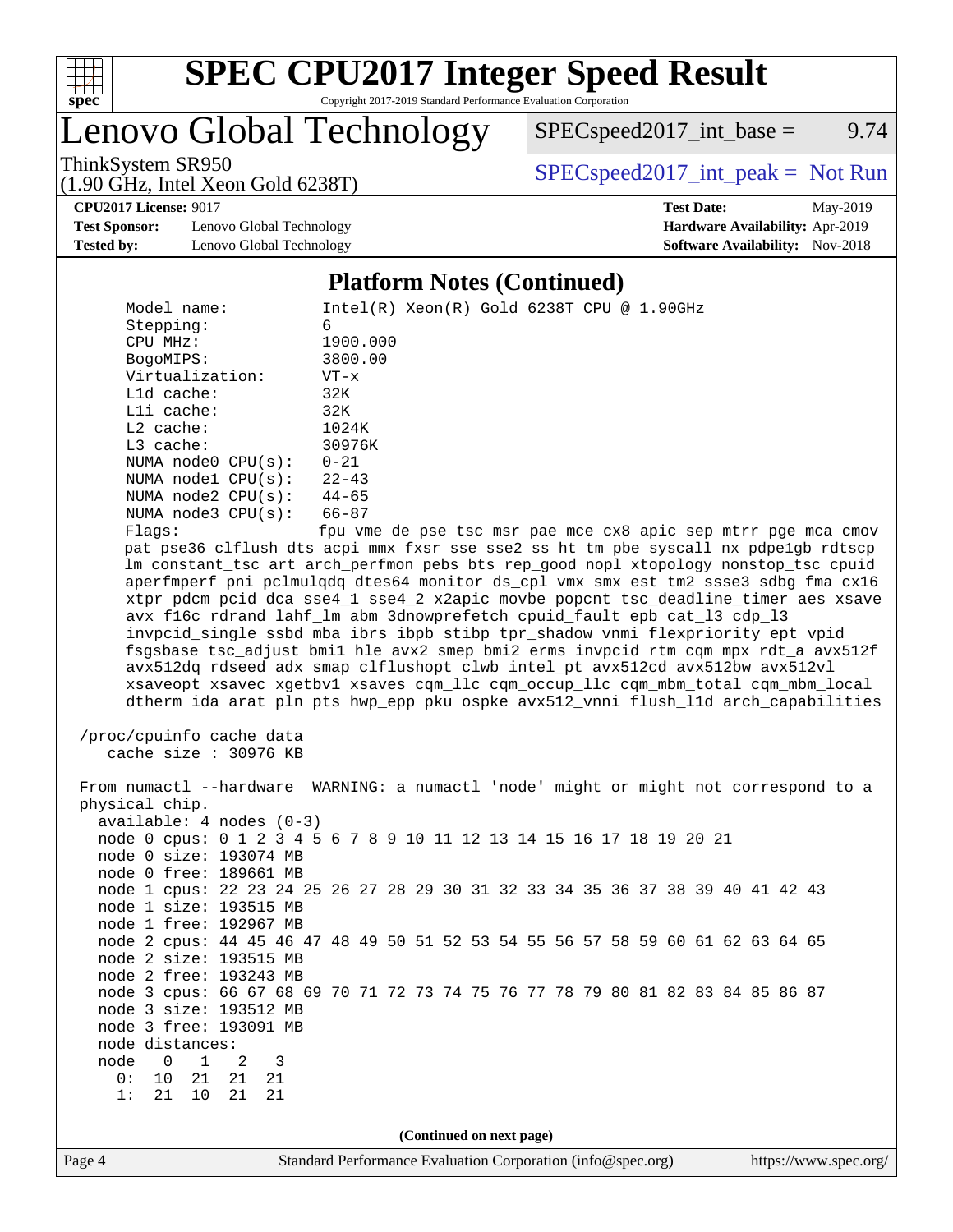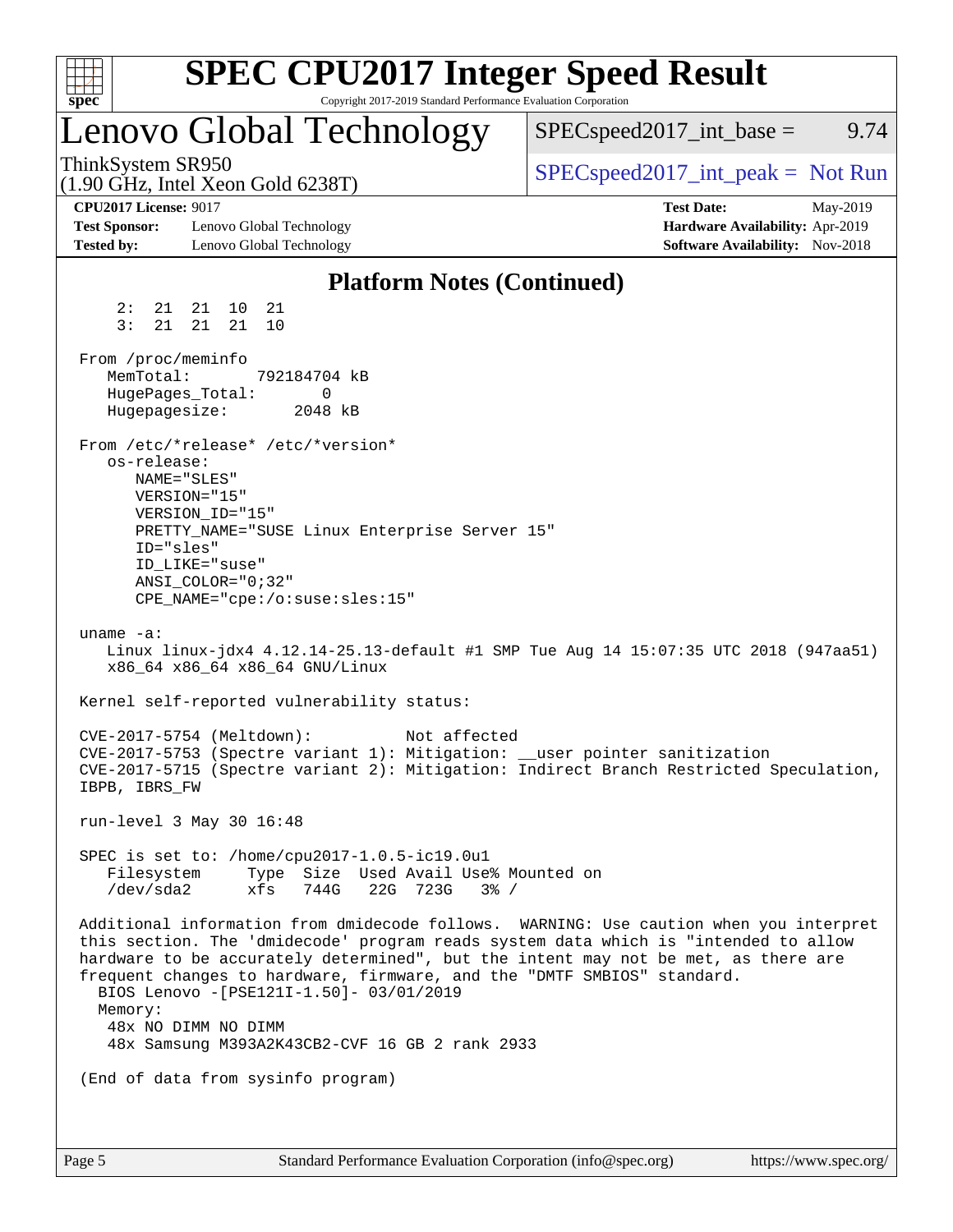

#### **[SPEC CPU2017 Integer Speed Result](http://www.spec.org/auto/cpu2017/Docs/result-fields.html#SPECCPU2017IntegerSpeedResult)** Copyright 2017-2019 Standard Performance Evaluation Corporation

# Lenovo Global Technology

 $SPEC speed2017\_int\_base =$  9.74

(1.90 GHz, Intel Xeon Gold 6238T)

ThinkSystem SR950<br>(1.00 GHz, Intel Year Gald 6238T) [SPECspeed2017\\_int\\_peak =](http://www.spec.org/auto/cpu2017/Docs/result-fields.html#SPECspeed2017intpeak) Not Run

**[Test Sponsor:](http://www.spec.org/auto/cpu2017/Docs/result-fields.html#TestSponsor)** Lenovo Global Technology **[Hardware Availability:](http://www.spec.org/auto/cpu2017/Docs/result-fields.html#HardwareAvailability)** Apr-2019 **[Tested by:](http://www.spec.org/auto/cpu2017/Docs/result-fields.html#Testedby)** Lenovo Global Technology **[Software Availability:](http://www.spec.org/auto/cpu2017/Docs/result-fields.html#SoftwareAvailability)** Nov-2018

**[CPU2017 License:](http://www.spec.org/auto/cpu2017/Docs/result-fields.html#CPU2017License)** 9017 **[Test Date:](http://www.spec.org/auto/cpu2017/Docs/result-fields.html#TestDate)** May-2019

### **[Compiler Version Notes](http://www.spec.org/auto/cpu2017/Docs/result-fields.html#CompilerVersionNotes)**

| 600.perlbench $s(base)$ 602.gcc $s(base)$ 605.mcf $s(base)$ 625.x264 $s(base)$<br>CC.<br>$657$ .xz $s(base)$                                                                           |
|----------------------------------------------------------------------------------------------------------------------------------------------------------------------------------------|
| Intel(R) C Intel(R) 64 Compiler for applications running on Intel(R) 64,<br>Version 19.0.1.144 Build 20181018<br>Copyright (C) 1985-2018 Intel Corporation. All rights reserved.       |
| CXXC 620.omnetpp $s(base)$ 623.xalancbmk $s(base)$ 631.deepsjeng $s(base)$<br>$641.$ leela $s(base)$                                                                                   |
| Intel(R) $C++$ Intel(R) 64 Compiler for applications running on Intel(R) 64,<br>Version 19.0.1.144 Build 20181018<br>Copyright (C) 1985-2018 Intel Corporation. All rights reserved.   |
| $FC$ 648. exchange 2 $s$ (base)                                                                                                                                                        |
| Intel(R) Fortran Intel(R) 64 Compiler for applications running on Intel(R)<br>64, Version 19.0.1.144 Build 20181018<br>Copyright (C) 1985-2018 Intel Corporation. All rights reserved. |

## **[Base Compiler Invocation](http://www.spec.org/auto/cpu2017/Docs/result-fields.html#BaseCompilerInvocation)**

[C benchmarks](http://www.spec.org/auto/cpu2017/Docs/result-fields.html#Cbenchmarks): [icc -m64 -std=c11](http://www.spec.org/cpu2017/results/res2019q3/cpu2017-20190624-15554.flags.html#user_CCbase_intel_icc_64bit_c11_33ee0cdaae7deeeab2a9725423ba97205ce30f63b9926c2519791662299b76a0318f32ddfffdc46587804de3178b4f9328c46fa7c2b0cd779d7a61945c91cd35)

[C++ benchmarks:](http://www.spec.org/auto/cpu2017/Docs/result-fields.html#CXXbenchmarks) [icpc -m64](http://www.spec.org/cpu2017/results/res2019q3/cpu2017-20190624-15554.flags.html#user_CXXbase_intel_icpc_64bit_4ecb2543ae3f1412ef961e0650ca070fec7b7afdcd6ed48761b84423119d1bf6bdf5cad15b44d48e7256388bc77273b966e5eb805aefd121eb22e9299b2ec9d9)

[Fortran benchmarks](http://www.spec.org/auto/cpu2017/Docs/result-fields.html#Fortranbenchmarks): [ifort -m64](http://www.spec.org/cpu2017/results/res2019q3/cpu2017-20190624-15554.flags.html#user_FCbase_intel_ifort_64bit_24f2bb282fbaeffd6157abe4f878425411749daecae9a33200eee2bee2fe76f3b89351d69a8130dd5949958ce389cf37ff59a95e7a40d588e8d3a57e0c3fd751)

## **[Base Portability Flags](http://www.spec.org/auto/cpu2017/Docs/result-fields.html#BasePortabilityFlags)**

 600.perlbench\_s: [-DSPEC\\_LP64](http://www.spec.org/cpu2017/results/res2019q3/cpu2017-20190624-15554.flags.html#b600.perlbench_s_basePORTABILITY_DSPEC_LP64) [-DSPEC\\_LINUX\\_X64](http://www.spec.org/cpu2017/results/res2019q3/cpu2017-20190624-15554.flags.html#b600.perlbench_s_baseCPORTABILITY_DSPEC_LINUX_X64) 602.gcc\_s: [-DSPEC\\_LP64](http://www.spec.org/cpu2017/results/res2019q3/cpu2017-20190624-15554.flags.html#suite_basePORTABILITY602_gcc_s_DSPEC_LP64) 605.mcf\_s: [-DSPEC\\_LP64](http://www.spec.org/cpu2017/results/res2019q3/cpu2017-20190624-15554.flags.html#suite_basePORTABILITY605_mcf_s_DSPEC_LP64) 620.omnetpp\_s: [-DSPEC\\_LP64](http://www.spec.org/cpu2017/results/res2019q3/cpu2017-20190624-15554.flags.html#suite_basePORTABILITY620_omnetpp_s_DSPEC_LP64)

**(Continued on next page)**

Page 6 Standard Performance Evaluation Corporation [\(info@spec.org\)](mailto:info@spec.org) <https://www.spec.org/>